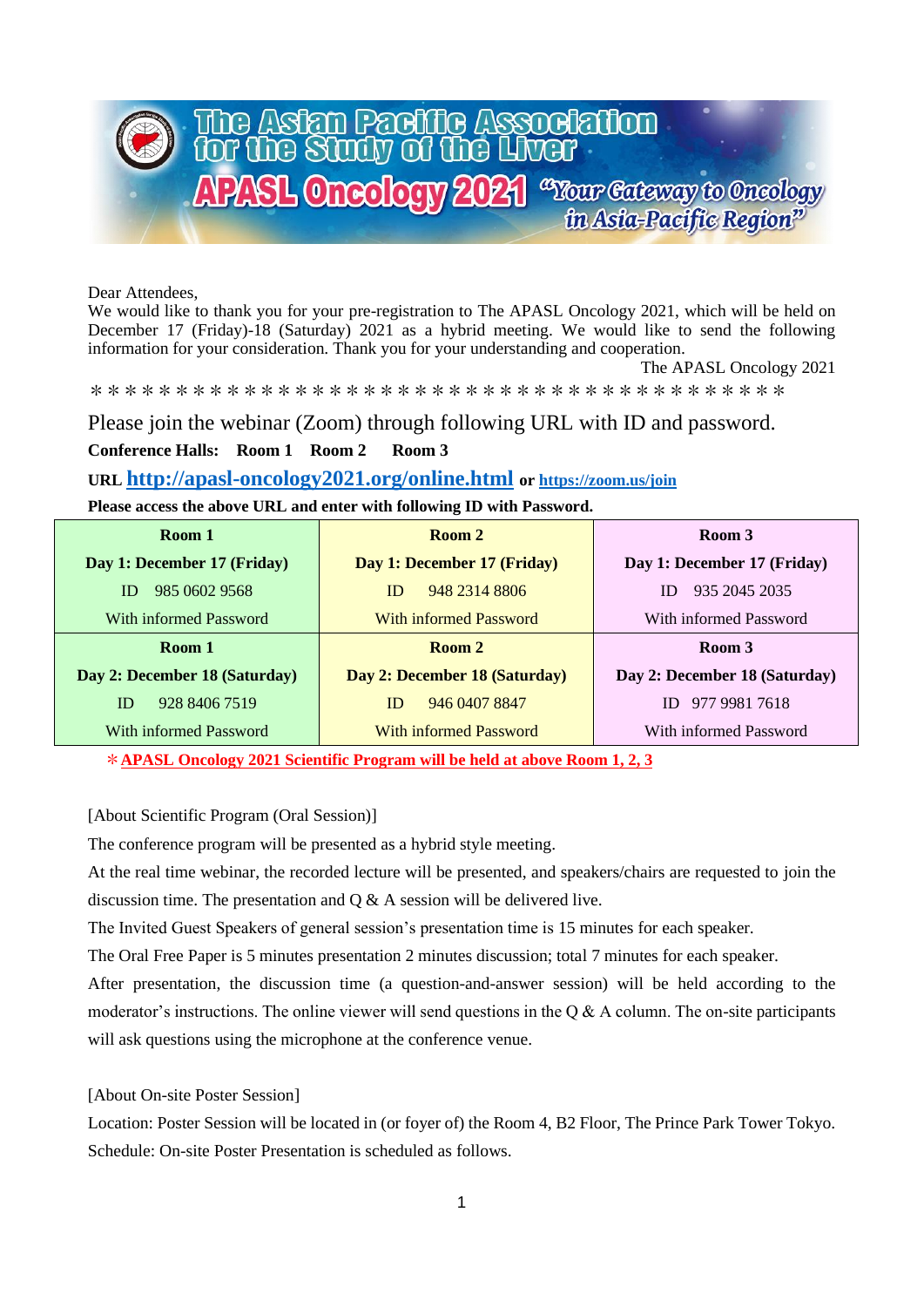| Poster Attachment:          | $7:30-11:00$ on December 17 (Friday)    |
|-----------------------------|-----------------------------------------|
| <b>Poster Presentation:</b> | 13:40-14:20 on December 18 (Saturday)   |
| Poster Removal:             | $16:00-17:30$ on December 18 (Saturday) |

Presentation Time: 5 minutes (3 minutes presentation; 2 minutes discussion) for each presentation.

[About E-Poster Session]

Poster Session will be presented through The APASL Oncology 2021 website

# **<http://apasl-oncology2021.org/online.html>**

The viewing period is scheduled to be from December 17, 2021 through January 20, 2022. The secretariat will receive the questions by e-mail during the on-demand delivery period and will forward them to each presenter.

## [ Awarding Ceremony]

Excellent papers will be awarded as "Presidential Award" or "Investigator Award". Awarding Ceremony: The Awardees of Free Papers will be presented at the Closing Ceremony during 17:40- 17:50 (Japan Standard Time) on December 18 (Saturday) at Room 1.

### [About on-demand presentation]

The recorded lectures and discussion will be distributed on-demand from The APASL Oncology 2021 website http://www. apasl-oncology2021.org/index.html after the conference.

The viewing period is scheduled to be from December 20, 2021 through January 20, 2021.

The secretariat will receive the questions by e-mail during the on-demand delivery period and will forward them to each presenter.

#### [Precautions]

The organizer cannot handle problems such as computer operation, internet connection, video connection, and audio connection. Please solve such problems by yourself. We recommend the following environment.

-PC with as much memory as possible (CPU i5 or more, memory 8 Giga or more).

-Please connect to the Internet via a wired LAN line as much as possible.

The online conference system "Zoom" will be used for this conference. Strict security checks are carried out using IDs and passwords, however caution is required when using public systems.

Recording of screens and images are strictly prohibited.

If you have any questions, please contact the secretariat below.

We would like to thank you all for your cooperation.

Contact: APASL Oncology 2021 Congress Secretariat Email: info@apasl-oncology2021.org Tel: +81-3-6380-0102 Fax: +81-3-6380-0103 URL http://www.apasl-oncology2021.org/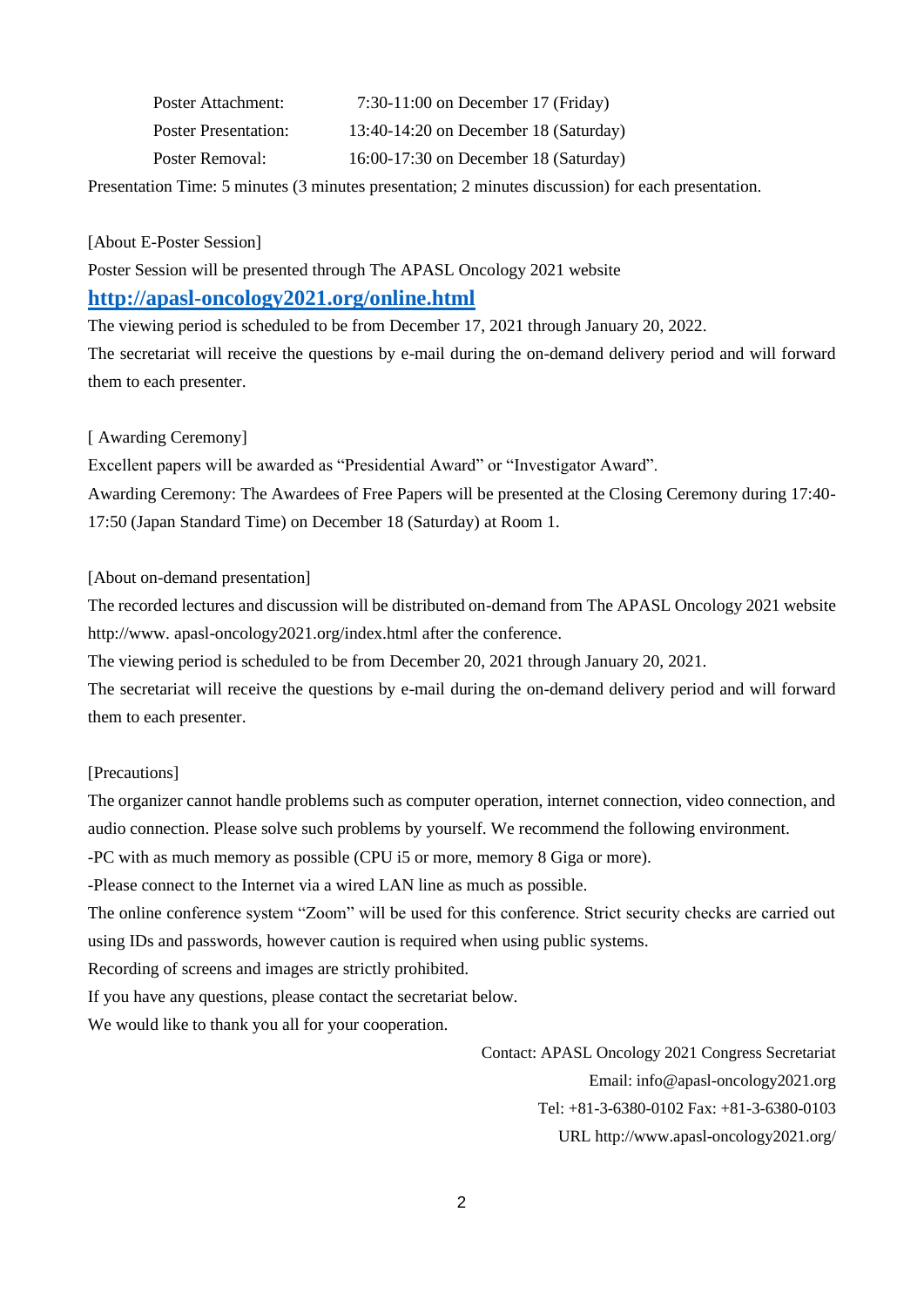# 【Instruction for Zoom Webinar】

Please follow the instruction.

- 1. Please search "Zoom" through internet. Or, please go to<https://zoom.us/join>
- 2. If your PC has not downloaded Zoom application, the download button will appear and please click it for download.
- 3. Please click "Join the Meeting"





① Please input the ID which has been announced by secretariat.

| $\times$ +<br>$\mathbf{X} = \begin{bmatrix} \bullet \\ \bullet \end{bmatrix}$ Attend a meeting-Zoom<br>Iris View Profile |                                                                                       |                                           |                 |
|--------------------------------------------------------------------------------------------------------------------------|---------------------------------------------------------------------------------------|-------------------------------------------|-----------------|
| zoom                                                                                                                     |                                                                                       | Join the meeting Hold a meeting + SIGN IN | Sign up is free |
|                                                                                                                          |                                                                                       |                                           |                 |
|                                                                                                                          | Join the meeting                                                                      |                                           |                 |
|                                                                                                                          | Meeting ID or personal link name<br>Please enter your meeting ID or personal link nam |                                           |                 |
|                                                                                                                          | By clicking<br>of Service and<br>Priva                                                |                                           |                 |
|                                                                                                                          |                                                                                       |                                           |                 |
|                                                                                                                          | Join a meeting from the H.323 / SIP room system                                       |                                           |                 |
|                                                                                                                          |                                                                                       |                                           |                 |
|                                                                                                                          |                                                                                       |                                           | $\lambda$       |
|                                                                                                                          |                                                                                       |                                           |                 |
|                                                                                                                          |                                                                                       |                                           |                 |
|                                                                                                                          |                                                                                       |                                           |                 |
|                                                                                                                          |                                                                                       |                                           |                 |
|                                                                                                                          |                                                                                       |                                           |                 |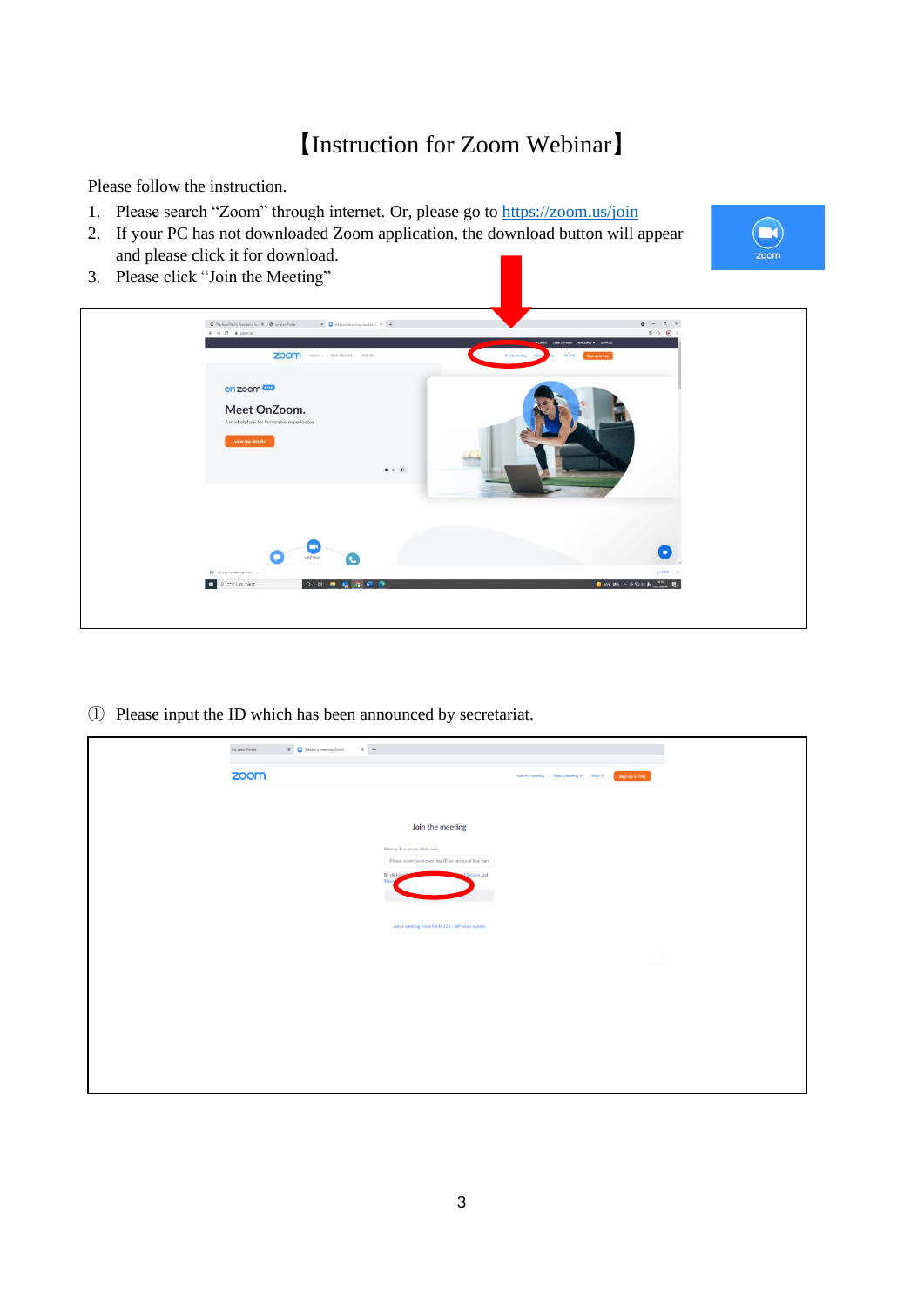- Please input the password to join which has been informed by secretariat.
- Please write your name in full spell of alphabet and email address (country, affiliation).
- Please wait until the host will start the webinar.

|                                                                                              | $\mathcal{C}=\mathfrak{G}$ to the energy from $\mathcal{C}=\mathcal{C}=\mathcal{C}$                                                                                                                                                                                  |                                                                       |
|----------------------------------------------------------------------------------------------|----------------------------------------------------------------------------------------------------------------------------------------------------------------------------------------------------------------------------------------------------------------------|-----------------------------------------------------------------------|
|                                                                                              | Click Open Zoom Meetings in the dialog displayed by your browser. If the<br>dialog does not appear, click Launch Meetings below.<br>By closing Launch Meeting, you agree to our Terms of Service and Phiety Statement<br>$\times 1$<br>A district for your substance |                                                                       |
| $\Theta$ The Asian Pacific Association for $\mathbf{x} \parallel \mathbf{0}$ fra West Portia | $\times$ $\hspace{0.1cm}$ +<br>$\mathbf{x}=\pmb{\otimes}$ (and a metrop form                                                                                                                                                                                         | $\bullet\quad\quad\quad\quad\quad\quad\quad\quad\quad\quad\quad\quad$ |
| $\leftarrow$ $\rightarrow$ C $\bullet$ zoomus.[/81445845741?trom=joinfluccess                |                                                                                                                                                                                                                                                                      | $\begin{array}{ccccc}\n\text{a} & \text{b} & \text{c}\n\end{array}$   |
| <b>BOOK</b>                                                                                  |                                                                                                                                                                                                                                                                      |                                                                       |

| $\mathbb X$ . $\pmb{\mathfrak{G}}$ is<br>not a meeting done: $\qquad \  \  \mathbb X$ .<br>$\ +$<br>$\odot$ The Asian Pacific Association for $X$ $\odot$ The Versi Perform | $\bullet\quad\quad\quad\quad\quad\quad\quad\quad\quad\quad\quad$ |
|-----------------------------------------------------------------------------------------------------------------------------------------------------------------------------|------------------------------------------------------------------|
| $\leftarrow$ $\rightarrow$ C $\bullet$ zoomus.[/81445845741?from=joinfluccess                                                                                               | 电 立 〇 1                                                          |
| zoom                                                                                                                                                                        | support Japanese v                                               |
|                                                                                                                                                                             |                                                                  |
| Click Open Zoom Meetings in the dialog displayed by your browser. If the                                                                                                    |                                                                  |
| dialog does not appear, click Launch Meetings below.                                                                                                                        |                                                                  |
| By clicking Launch Meeting, you agree to our Terms of Service and Privacy Statement.                                                                                        |                                                                  |
| Launch a meeting                                                                                                                                                            |                                                                  |
| ● 1-1000(スコードを入力                                                                                                                                                            |                                                                  |
|                                                                                                                                                                             |                                                                  |
|                                                                                                                                                                             |                                                                  |
|                                                                                                                                                                             |                                                                  |
|                                                                                                                                                                             |                                                                  |
|                                                                                                                                                                             |                                                                  |
| ニーティングに参加する [キャンセル]                                                                                                                                                         |                                                                  |
|                                                                                                                                                                             | o                                                                |
|                                                                                                                                                                             |                                                                  |
| E STC2021OsakaRegabs <                                                                                                                                                      | <b>FACER X</b>                                                   |
| <b>E PERANTINE</b><br>O . B . G . O .                                                                                                                                       | arc #h < B C C or A mm<br>E.                                     |

- You can input your questions through Q&A column.
- You may also use "Chat" for your communication to the panelists and secretariat.



To panelists: Please check the camera and microphone are connected to PC. Please open your camera and unmute your microphone when you speak.